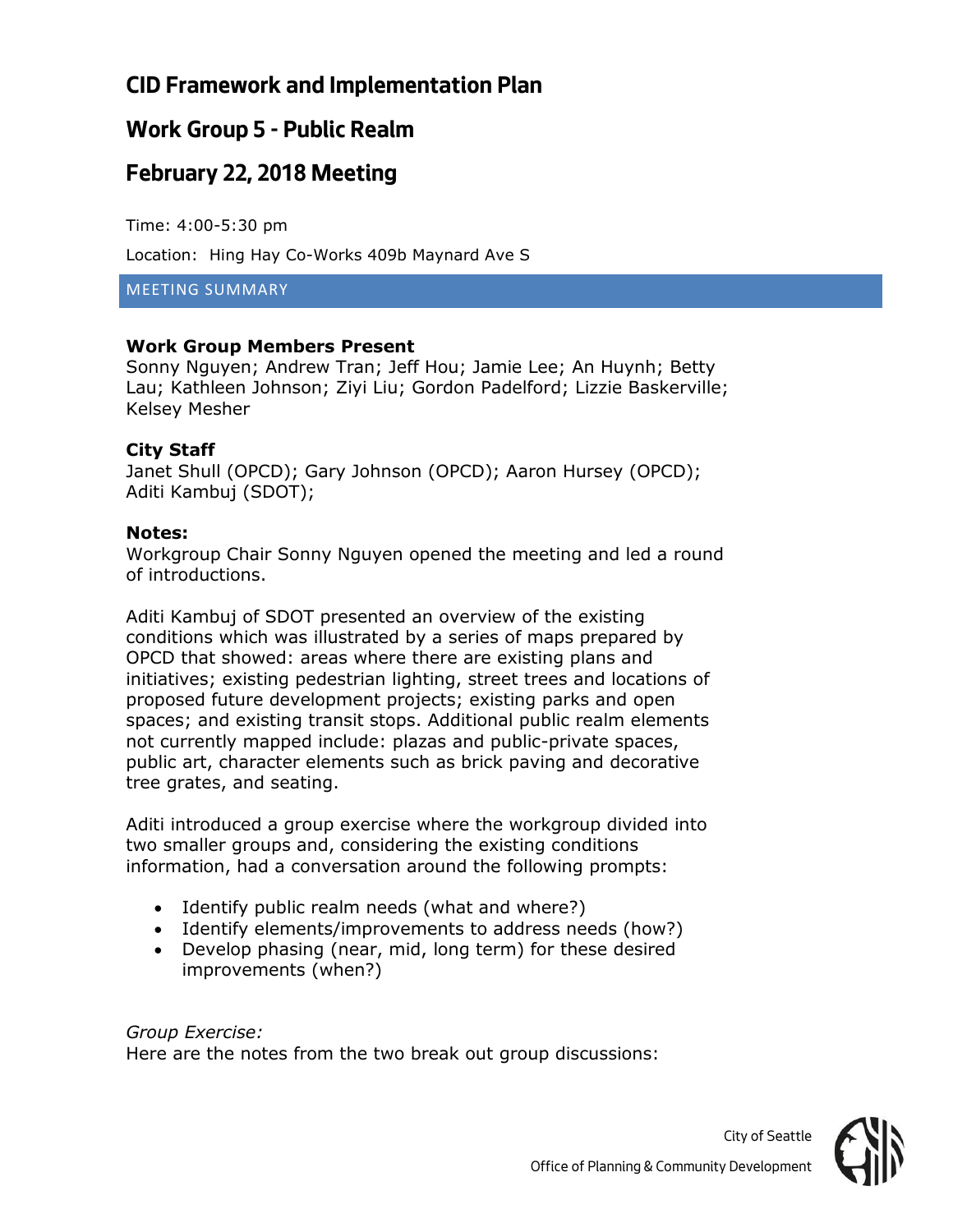# **CID Framework and Implementation Plan**

# **Work Group 5 - Public Realm**

### **February 22, 2018 Meeting**

Group 1:

- Bring feel of Hillclimb down 10<sup>th</sup> Ave. S to Jackson St.
- Improve and connect extended area under I-5 and connect to Danny Woo Garden; Help clean up and activate the area
- More placemaking at  $12<sup>th</sup>$  Ave and Jackson
- Increase time amount to cross Jackson St at almost every intersection, but specifically at Maynard; Possibly include heritage crosswalk
- Explore Crosswalk scramble at 12<sup>th</sup> Ave and Jackson
- New development should incorporate garden space
- Activate street ends with gardens/p-patch
- Jackson and Rainier is a transition between two neighborhoods. Create sense of place, stich together identifies at this node.
- Improve pedestrian realm of Jackson St. east of I-5
- Fill gap in bike connections between Dearborn and  $2^{nd}$  Ave Ext bike facilities
- Mark greenway and green street on base map
- What can be done with area under I-5 near Danny Woo Garden?
- Which streets have paving (old brick) under asphalt?
- How do we fill street tree gaps? What is the process for areas not under redevelopment?

#### Group 2:

- Increase pedestrian signal timing across Jackson
- Tree maintenance is an issue
- Litter on sidewalk; graffiti removal support
- Minor Upheaval Canton Alley and with Chinatown; minor flooding in Canton Alley
- Assess and Repair broken sidewalks
- Lighting Public safety concern, business environment, SCIDPDA project is in procurement phase; covers all CID
- Guerilla garden gravel area on Main near I-5; Tactical opportunity?
- Maintenance graffiti; city is paying for enhanced cleaning, more support is needed
- Shade and street trees in Little Saigon
- Address blank facades; Active uses in Little Saigon
- Need for places to sit, eat, and enjoy the Little Saigon Neighborhood. Potential for POPS
- 5<sup>th</sup> Ave and Jackson feels unsafe at night

Next Steps discussion: The next steps are for the workgroup to begin focusing discussion on development of preliminary recommendations



*City of Seattle*